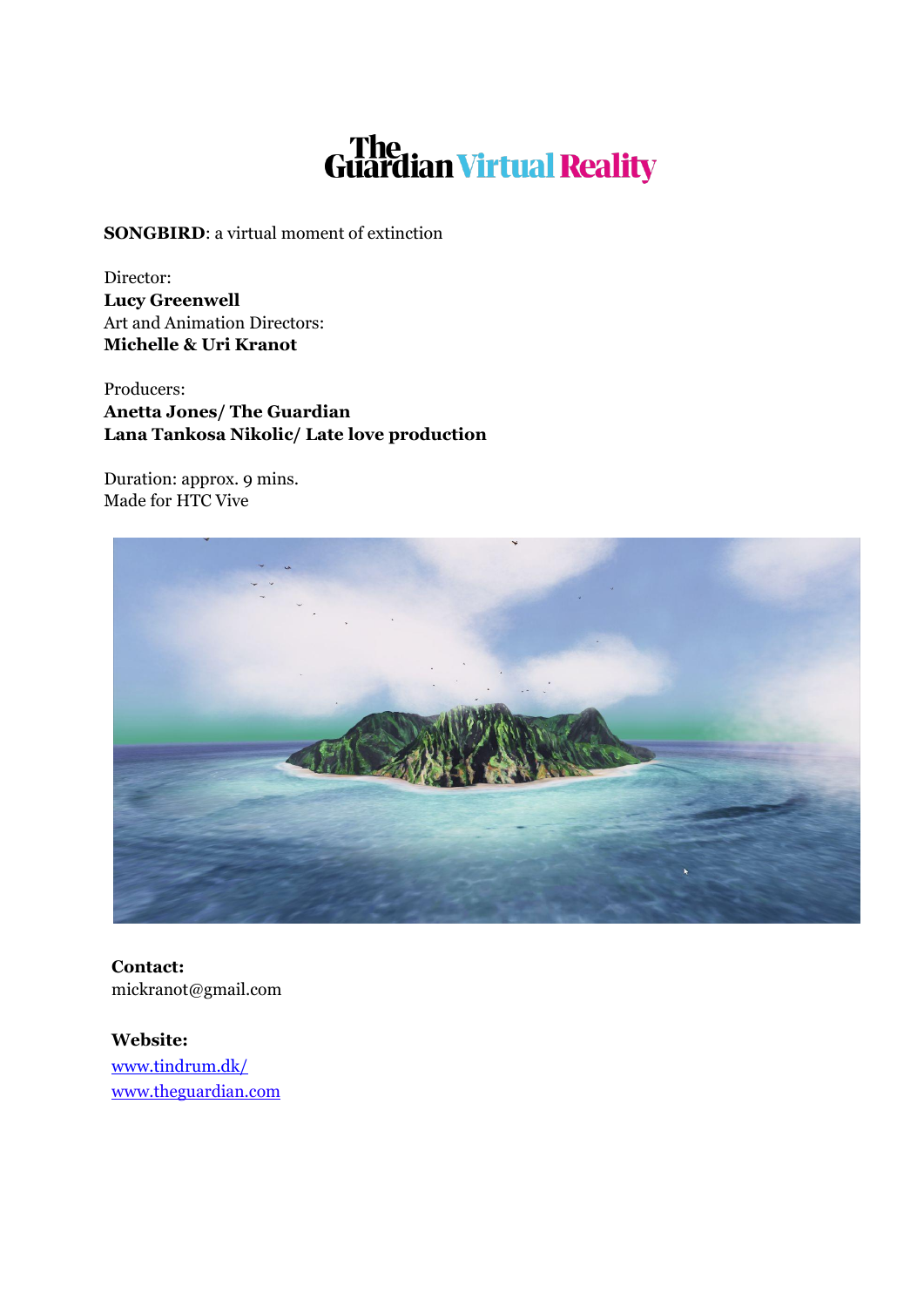## **Logline**

Songbird: a virtual moment of extinction

## **Synopsis**

Songbird is a fairytale with a dark heart. You will be transported to the island of Kauai in1984 and into a painted replica of a lush cloud forest filled with colourful birds. Here, you are invited to search for the last known ʻōʻō, an iconic black bird with yellow leg feathers and a beautiful song, a bird whose existence has been threatened to the point of extinction.

You are retracing the steps of world renowned ornithologist Dr Jim Jacobi, one of the last known people to ever see the ʻōʻō bird. You will hear the true story of his extraordinary meeting with the fabled ʻōʻō. Jim's past experience and your present begin to merge as you first hear and then see the ʻōʻō, culminating in a final close encounter with the legendary ʻōʻō himself.

In the piece, the ʻōʻō is 3D animated, and other birds such as the i'iwi and the kamao are 2D animated. The cloud forest itself is comprised of 2D and 3D painted assets, each and every leaf and plant meticulously researched. The painted artwork and animation was created by Uri and Michelle Kranot who have been honoured with the top industry awards for their work, including the Oscar Academy Award Shortlist.

Songbird has been created with a fully spatialised soundscape of recordings of extinct birds - sonic fossils - combined with authentic sounds from the Kauai'an wet forest. The ʻōʻō recording in the piece was recorded in 1976. The ʻōʻō was declared extinct in 1987.

The ʻōʻō is not alone; over half of the Kauai's original 13 native forest birds have disappeared. Kauai is not alone either; globally 1 in 8 birds are threatened with extinction.

Veteran British actress Sian Phillips narrates Songbird.

# **Hawaii is the extinct bird capital of the world. Many native birds are endangered, but for some it's too late. The fabled ʻōʻō (songbird) was last seen in 1985. Set amid the cloud forest of Kauai, Songbird takes you back in time to meet the legendary species and hear its last song.**